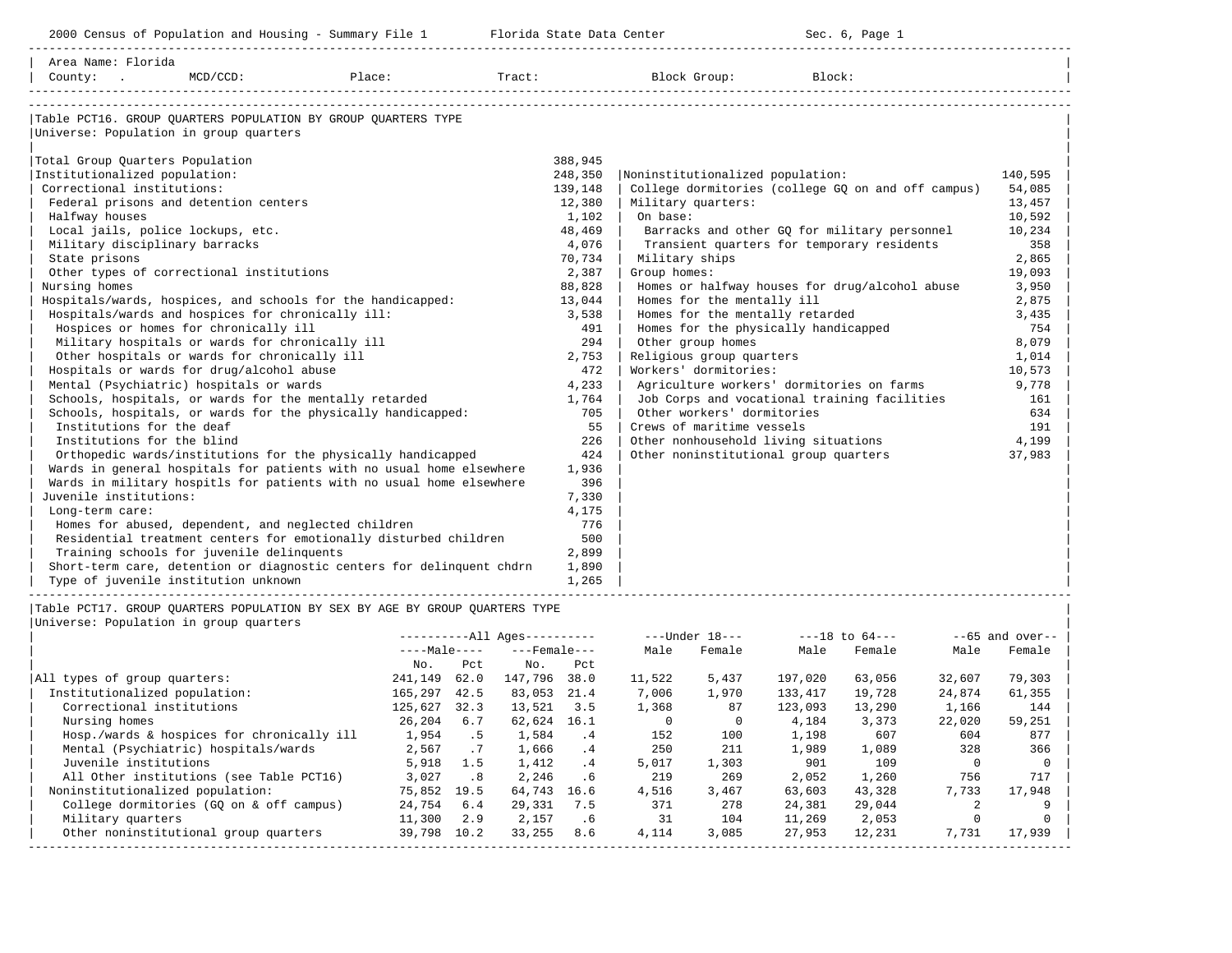-----------------------------------------------------------------------------------------------------------------------------------------------------

| $MCD/CCD$ :<br>County:<br>$\sim$                                                                           | Place:       |         | Tract:                 |           |          | Block Group:   | Block:  |                    |          |                   |  |
|------------------------------------------------------------------------------------------------------------|--------------|---------|------------------------|-----------|----------|----------------|---------|--------------------|----------|-------------------|--|
| Table PCT17A. GROUP QUARTERS POPULATION BY SEX BY AGE BY GROUP QUARTERS TYPE (PERSONS WHO ARE WHITE ALONE) |              |         |                        |           |          |                |         |                    |          |                   |  |
| Universe: Population in group quarters                                                                     |              |         |                        |           |          |                |         |                    |          |                   |  |
|                                                                                                            |              |         | $------All Aqes------$ |           |          | ---Under 18--- |         | $---18$ to $64---$ |          | $--65$ and over-- |  |
|                                                                                                            | $---Male---$ |         | $---$ Female $---$     |           | Male     | Female         | Male    | Female             | Male     | Female            |  |
|                                                                                                            | No.          | Pct     | No.                    | Pct       |          |                |         |                    |          |                   |  |
| All types of group quarters:                                                                               | 141,003      | 54.7    | 116,882                | 45.3      | 5,872    | 2,985          | 106,798 | 41,470             | 28,333   | 72,427            |  |
| Institutionalized population:                                                                              | 88,402       | 34.3    | 68,190                 | 26.4      | 3,370    | 1,095          | 63,575  | 11,418             | 21,457   | 55,677            |  |
| Correctional institutions                                                                                  | 57,820       | 22.4    | 6,921                  | 2.7       | 416      | 32             | 56,599  | 6,771              | 805      | 118               |  |
| Nursing homes                                                                                              | 22,374       | 8.7     | 56,550                 | 21.9      | $\Omega$ | $\Omega$       | 3,025   | 2,518              | 19,349   | 54,032            |  |
| Hosp./wards & hospices for chronically ill                                                                 | 1,262        | .5      | 1,024                  | .4        | 103      | 65             | 786     | 392                | 373      | 567               |  |
| Mental (Psychiatric) hospitals/wards                                                                       | 1,641        | $.6 \,$ | 1,191                  | .5        | 127      | 118            | 1,246   | 759                | 268      | 314               |  |
| Juvenile institutions                                                                                      | 2,985        | 1.2     | 765                    | $\cdot$ 3 | 2,576    | 710            | 409     | 55                 | $\Omega$ |                   |  |
| All Other institutions (see Table PCT16)                                                                   | 2,320        | .9      | 1,739                  | .7        | 148      | 170            | 1,510   | 923                | 662      | 646               |  |
| Noninstitutionalized population:                                                                           | 52,601       | 20.4    | 48,692                 | 18.9      | 2,502    | 1,890          | 43,223  | 30,052             | 6,876    | 16,750            |  |
| College dormitories (GQ on & off campus)                                                                   | 18,227       | 7.1     | 20,568                 | 8.0       | 215      | 151            | 18,010  | 20,408             |          |                   |  |
| Military quarters                                                                                          | 7,890        | 3.1     | 1,069                  | .4        | 19       | 11             | 7,871   | 1,058              |          |                   |  |
| Other noninstitutional group quarters                                                                      | 26,484       | 10.3    | 27,055                 | 10.5      | 2,268    | 1,728          | 17,342  | 8,586              | 6,874    | 16,741            |  |

|Universe: Population in group quarters |

|                                            | $------All Aqes------$ |      |                    |      |       | $---Under 18---$ |        | $---18$ to $64---$ |       | $--65$ and over-- $\vert$ |  |
|--------------------------------------------|------------------------|------|--------------------|------|-------|------------------|--------|--------------------|-------|---------------------------|--|
|                                            | $---Male---$           |      | $---$ Female $---$ |      | Male  | Female           | Male   | Female             | Male  | Female                    |  |
|                                            | No.                    | Pct  | No.                | Pct  |       |                  |        |                    |       |                           |  |
| All types of group quarters:               | 84,197                 | 77.1 | 24,940             | 22.9 | 4,420 | 1,728            | 76,037 | 17,136             | 3,740 | 6,076                     |  |
| Institutionalized population:              | 69,381                 | 63.6 | 13,186             | 12.1 | 3,234 | 713              | 63,112 | 7,431              | 3,035 | 5,042                     |  |
| Correctional institutions                  | 61,259                 | 56.1 | 5,927              | 5.4  | 869   | 50               | 60,087 | 5,856              | 303   | 21                        |  |
| Nursing homes                              | 3,431                  | 3.1  | 5,395              | 4.9  |       |                  | 1,054  | 764                | 2,377 | 4,631                     |  |
| Hosp./wards & hospices for chronically ill | 639                    | . 6  | 515                | . 5  | 41    | 30               | 378    | 194                | 220   | 291                       |  |
| Mental (Psychiatric) hospitals/wards       | 818                    | .7   | 406                | .4   | 107   | 78               | 662    | 282                | 49    | 46                        |  |
| Juvenile institutions                      | 2,594                  | 2.4  | 499                | .5   | 2,152 | 460              | 442    | 39                 |       |                           |  |
| All Other institutions (see Table PCT16)   | 640                    | . 6  | 444                | .4   | 65    | 95               | 489    | 296                | 86    | 53                        |  |
| Noninstitutionalized population:           | 14,816                 | 13.6 | 11,754             | 10.8 | 1,186 | 1,015            | 12,925 | 9,705              | 705   | 1,034                     |  |
| College dormitories (GO on & off campus)   | 4,544                  | 4.2  | 6,564              | 6.0  | 111   | 101              | 4,433  | 6,463              |       |                           |  |
| Military quarters                          | 1,955                  | 1.8  | 779                | .7   |       | 82               | 1,948  | 697                |       |                           |  |
| Other noninstitutional group quarters      | 8,317                  | 7.6  | 4,411              | 4.0  | 1,068 | 832              | 6,544  | 2,545              | 705   | 1,034                     |  |

|Table PCT17C. GROUP QUARTERS POPULATION BY SEX BY AGE BY GROUP QUARTERS TYPE (PERSONS WHO ARE AMERICAN INDIAN AND ALASKAN NATIVE ALONE) | |Universe: Population in group quarters |

|                                            |              | $------All Aqes------$ |                    |           |      | $---Under 18---$ |       | $---18$ to $64---$ | $--65$ and over-- |        |
|--------------------------------------------|--------------|------------------------|--------------------|-----------|------|------------------|-------|--------------------|-------------------|--------|
|                                            | $---Male---$ |                        | $---$ Female $---$ |           | Male | Female           | Male  | Female             | Male              | Female |
|                                            | No.          | Pct                    | No.                | Pct       |      |                  |       |                    |                   |        |
| All types of group quarters:               | 1,417        | 77.9                   | 402                | 22.1      | 67   | 33               | 1,314 | 317                | 36                | 52     |
| Institutionalized population:              | 978          | 53.8                   | 189                | 10.4      | 46   | 10               | 905   | 135                | 27                | 44     |
| Correctional institutions                  | 899          | 49.4                   | 120                | 6.6       | 10   |                  | 877   | 120                | 12                |        |
| Nursing homes                              | 15           | .8                     | 38                 | 2.1       |      |                  |       | h                  |                   | 32     |
| Hosp./wards & hospices for chronically ill | 12.          |                        | 13                 |           |      |                  |       |                    |                   | 12     |
| Mental (Psychiatric) hospitals/wards       |              | .4                     | 5.                 |           |      |                  |       |                    |                   |        |
| Juvenile institutions                      | 40           | 2.2                    | 10                 | . 5       | 31   |                  |       |                    |                   |        |
| All Other institutions (see Table PCT16)   |              | $\cdot$ 2              |                    | $\cdot$ 2 |      |                  |       |                    |                   |        |
| Noninstitutionalized population:           | 439          | 24.1                   | 213                | 11.7      | 21   | 23               | 409   | 182                |                   |        |
| College dormitories (GQ on & off campus)   | 70           | 3.8                    | 68                 | 3.7       |      |                  | 69    | 68                 |                   |        |
| Military quarters                          | 145          | 8.0                    | 27                 | 1.5       |      |                  | 145   | 27                 |                   |        |
| Other noninstitutional group quarters      | 224          | 12.3                   | 118                | 6.5       | 20   | 23               | 195   | 87                 |                   |        |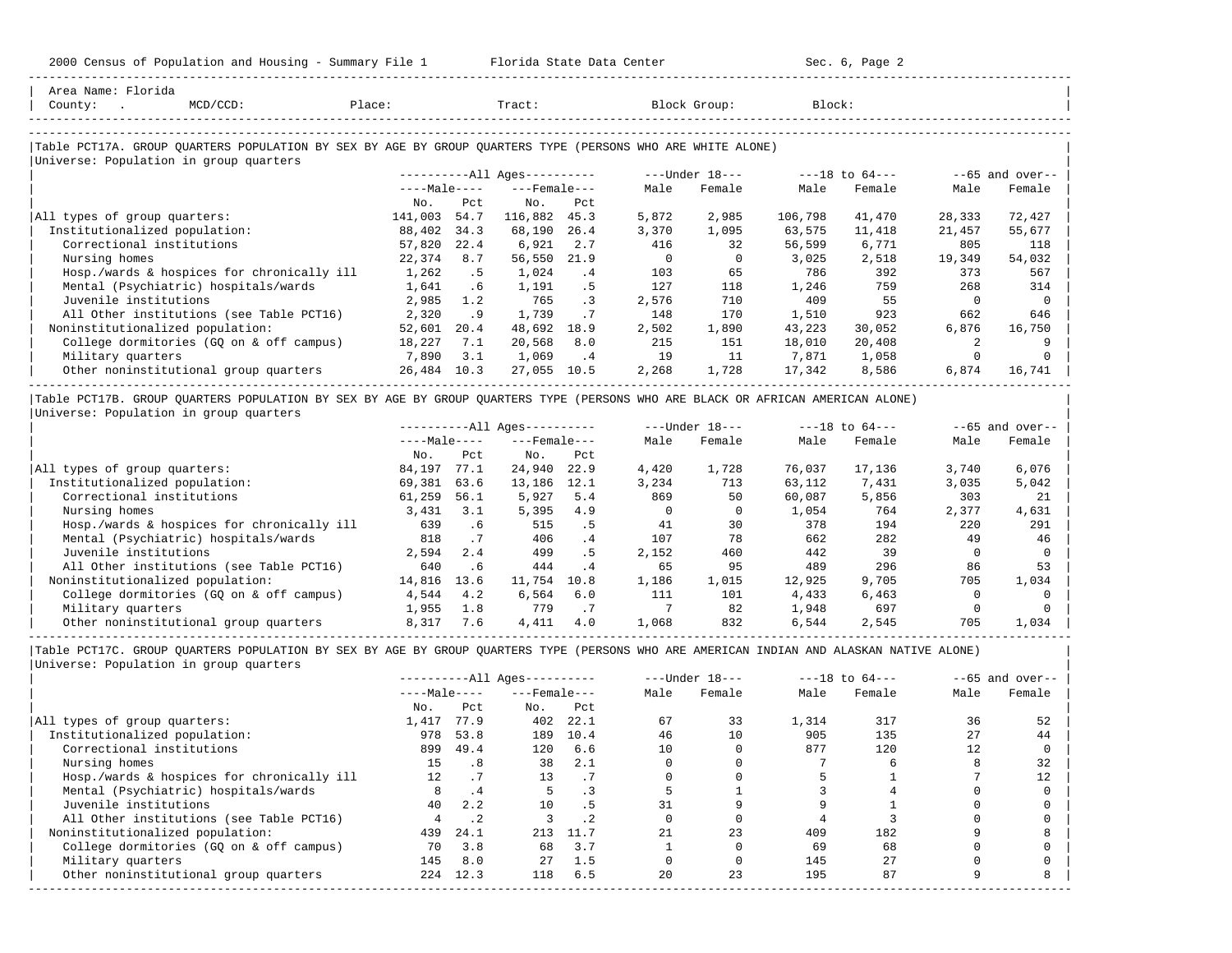| Area Name: Florida<br>Place:<br>$MCD/CCD$ :<br>County: .                                                                                                                                     |                |                      |                        |                          |              | Tract: Block Group: | Block:         |                    |          |                    |
|----------------------------------------------------------------------------------------------------------------------------------------------------------------------------------------------|----------------|----------------------|------------------------|--------------------------|--------------|---------------------|----------------|--------------------|----------|--------------------|
|                                                                                                                                                                                              |                |                      |                        |                          |              |                     |                |                    |          |                    |
| Table PCT17D. GROUP QUARTERS POPULATION BY SEX BY AGE BY GROUP QUARTERS TYPE (PERSONS WHO ARE ASIAN ALONE)                                                                                   |                |                      |                        |                          |              |                     |                |                    |          |                    |
| Universe: Population in group quarters                                                                                                                                                       |                |                      |                        |                          |              |                     |                |                    |          |                    |
|                                                                                                                                                                                              |                |                      | $------All Aqes------$ |                          |              | ---Under 18---      |                | ---18 to 64---     |          | $--65$ and over--  |
|                                                                                                                                                                                              |                | $---Ma$ $e---$       | $---$ Female $---$     |                          | Male         | Female              | Male           | Female             | Male     | Female             |
|                                                                                                                                                                                              | No.            | Pct                  | No.                    | Pct                      |              |                     |                |                    |          |                    |
| All types of group quarters:                                                                                                                                                                 | 1,900 58.4     |                      | 1,354 41.6             |                          | 85           | 47                  | 1,733          | 1,175              | 82       | 132                |
| Institutionalized population:                                                                                                                                                                |                | 574 17.6             | 218                    | 6.7                      | 33           | 9                   | 484            | 109                | 57       | 100                |
| Correctional institutions                                                                                                                                                                    |                | 439 13.5             | 58                     | 1.8                      | 7            | $\Omega$            | 426            | 56                 | 6        | $\mathcal{D}$      |
| Nursing homes                                                                                                                                                                                | 57             | 1.8                  | 118                    | 3.6                      | $\Omega$     | $\Omega$            | 10             | 23                 | 47       | 95                 |
| Hosp./wards & hospices for chronically ill                                                                                                                                                   |                | 11 .3                |                        | $\cdot$ 3                | $\mathbf 0$  | $\mathbf{0}$        | 10             | 8                  |          |                    |
| Mental (Psychiatric) hospitals/wards                                                                                                                                                         |                | .4<br>13             | 9                      | .3                       | $\mathbf{1}$ | $\overline{a}$      | 12             | 7                  | $\Omega$ |                    |
| Juvenile institutions                                                                                                                                                                        |                | 31 1.0               |                        | $9^{\circ}$<br>$\cdot$ 3 | 24           | $7^{\circ}$         | $7\phantom{0}$ | 2                  | $\Omega$ |                    |
| All Other institutions (see Table PCT16)                                                                                                                                                     | 23             | .7                   | 1.5                    | .5                       | $\mathbf{1}$ | $\Omega$            | 19             | 13                 | 3        |                    |
| Noninstitutionalized population:                                                                                                                                                             | 1,326 40.7     |                      | 1,136 34.9             |                          | 52           | 38                  | 1,249          | 1,066              | 25       | 32                 |
| College dormitories (GQ on & off campus)                                                                                                                                                     |                | 837 25.7             |                        | 912 28.0                 | 14           | 10                  | 823            | 902                | $\Omega$ |                    |
| Military quarters                                                                                                                                                                            |                | 290 8.9              |                        | 47 1.4                   | 3            | $\overline{1}$      | 287            | 46                 | $\Omega$ |                    |
| Other noninstitutional group quarters                                                                                                                                                        |                | 199 6.1              | 177                    | 5.4                      | 35           | 27                  | 139            | 118                | 25       | 32                 |
|                                                                                                                                                                                              |                |                      |                        |                          |              |                     |                |                    |          |                    |
| Table PCT17E. GROUP QUARTERS POPULATION BY SEX BY AGE BY GROUP QUARTERS TYPE (PERSONS OF WHO ARE NATIVE HAWAIIAN AND OTHER PACIFIC ISLANDER ALONE)<br>Universe: Population in group quarters |                |                      |                        |                          |              |                     |                |                    |          |                    |
|                                                                                                                                                                                              |                |                      | $------All Aqes------$ |                          |              | ---Under 18---      |                | $---18$ to $64---$ |          | $- -65$ and over-- |
|                                                                                                                                                                                              | $---Ma$ $e---$ |                      | $---$ Female $---$     |                          | Male         | Female              | Male           | Female             | Male     | Female             |
|                                                                                                                                                                                              | No.            | Pct                  | No.                    | Pct                      |              |                     |                |                    |          |                    |
| All types of group quarters:                                                                                                                                                                 |                | 168 67.7             |                        | 80 32.3                  | 4            | 3                   | 156            | 69                 |          |                    |
| Institutionalized population:                                                                                                                                                                | 68             | 27.4                 | 20                     | 8.1                      | $\Omega$     | $\Omega$            | 63             | 13                 |          |                    |
| Correctional institutions                                                                                                                                                                    |                | 58 23.4              | 7                      | 2.8                      | $\Omega$     | $\Omega$            | 58             | 7                  |          |                    |
| Nursing homes                                                                                                                                                                                |                | $8 \t3.2$            | 8                      | 3.2                      | $\Omega$     | $\Omega$            | 3              | $\mathbf{1}$       |          |                    |
| Hosp./wards & hospices for chronically ill                                                                                                                                                   |                | .0<br>$\overline{0}$ | $\cap$                 | .0                       | $\Omega$     | $\Omega$            | $\Omega$       | $\cap$             |          |                    |
| Mental (Psychiatric) hospitals/wards                                                                                                                                                         |                | .4                   | 5                      | 2.0                      | $\Omega$     | $\Omega$            |                |                    |          |                    |
| Juvenile institutions                                                                                                                                                                        |                | .4                   | $\Omega$               | $\cdot$ 0                | $\Omega$     | $\Omega$            |                | $\cap$             |          |                    |

| All Other institutions (see Table PCT16) 0 .0 0 .0 0 0 0 0 0 0 | | Noninstitutionalized population: 100 40.3 60 24.2 4 3 93 56 3 1 | | College dormitories (GQ on & off campus) 43 17.3 45 18.1 0 1 43 44 0 0 | | Military quarters 41 16.5 4 1.6 0 0 41 4 0 0 |  $\vert$  Other noninstitutional group quarters  $\vert$  16  $\vert$  6.5  $\vert$  11  $\vert$  4.4  $\vert$  4  $\vert$  2  $\vert$  9  $\vert$  8  $\vert$  3  $\vert$  1  $\vert$ -----------------------------------------------------------------------------------------------------------------------------------------------------

|Table PCT17F. GROUP QUARTERS POPULATION BY SEX BY AGE BY GROUP QUARTERS TYPE (PERSONS WHO ARE SOME OTHER RACE ALONE) | |Universe: Population in group quarters |

|                                            |              |             | $------All Aqes------$ |           |      | $---Under 18---$ |       | $---18$ to $64---$ |      | $--65$ and over-- |
|--------------------------------------------|--------------|-------------|------------------------|-----------|------|------------------|-------|--------------------|------|-------------------|
|                                            | $---Male---$ |             | $---$ Female $---$     |           | Male | Female           | Male  | Female             | Male | Female            |
|                                            | No.          | Pct         | No.                    | Pct       |      |                  |       |                    |      |                   |
| All types of group quarters:               | 7,448        | 77.6        | 2,150                  | 22.4      | 710  | 391              | 6,481 | 1,419              | 257  | 340               |
| Institutionalized population:              | 2,779        | 29.0        | 569                    | 5.9       | 175  | 75               | 2,430 | 212                | 174  | 282               |
| Correctional institutions                  | 2,326        | 24.2        | 130                    | 1.4       | 32   |                  | 2,277 | 128                | 17   |                   |
| Nursing homes                              | 199          | 2.1         | 303                    | 3.2       |      |                  | 56    | 42                 | 143  | 261               |
| Hosp./wards & hospices for chronically ill | 22           | $\cdot$ 2   | 15                     | $\cdot$ 2 |      |                  | 12    |                    |      |                   |
| Mental (Psychiatric) hospitals/wards       | 64           | .7          | 36                     | .4        |      | 12               | 48    | 20                 |      |                   |
| Juvenile institutions                      | 149          | 1.6         | 63                     | .7        | 125  | 54               | 2.4   |                    |      |                   |
| All Other institutions (see Table PCT16)   | 19           | $\cdot$ . 2 | 22                     | $\cdot$ 2 |      |                  | 13    |                    |      |                   |
| Noninstitutionalized population:           | 4,669        | 48.6        | 1,581                  | 16.5      | 535  | 316              | 4,051 | 1,207              | 83   | 58                |
| College dormitories (GO on & off campus)   | 500          | 5.2         | 510                    | 5.3       | 13   |                  | 487   | 506                |      |                   |
| Military quarters                          | 647          | 6.7         | 130                    | 1.4       |      |                  | 647   | 130                |      |                   |
| Other noninstitutional group quarters      | 3,522        | 36.7        | 941                    | 9.8       | 522  | 312              | 2,917 | 571                | 83   | 58                |
|                                            |              |             |                        |           |      |                  |       |                    |      |                   |